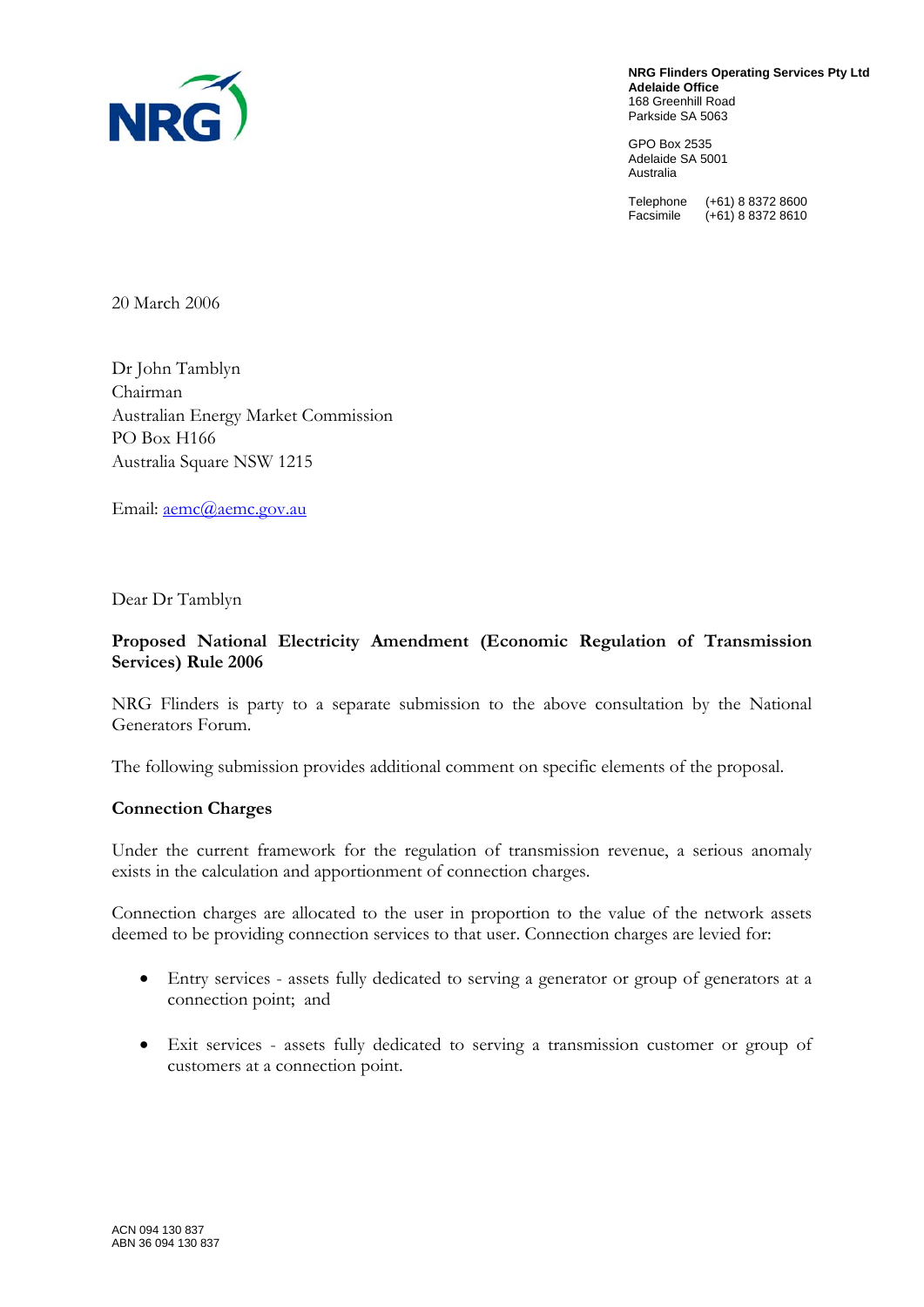

The result of this cost allocation process is a fixed annual charge for each entry and exit point, typically recovered on the basis of a fixed \$/day price. Provision also exists for the negotiation of relevant charges for unregulated new connections and augmentation of existing connections.

In the absence of any major changes to the connection services provided, it might therefore be expected that allocated connection costs and corresponding charges would remain relatively stable over time.

However, it is clear that network projects can impact on the boundary between shared network assets and connection assets, and therefore on the level of connection charges.

An example would be a network refurbishment project that resulted in the relocation of shared network assets to a point on the network more distant from the connected party, thereby increasing the level of network assets deemed to be dedicated exclusively to providing connection services to the user. Despite there being no increase in the level of connection services provided, this would drive an increase in connection charges due to the cost allocation process.

NRG Flinders has encountered an example of this problem, details of which are provided in the attachment. This case study illustrates the significant impact this anomaly is currently having on individual transmission costs. NRG Flinders understands that this is not an isolated example, but is typical of an issue that applies generally across the NEM.

The specific Rule change proposals put forward by the AEMC appear, at least in part, to address this issue. Specifically, proposed clause  $6.21(a)(7)$  would prevent a shared cost allocated to prescribed transmission services from being reallocated to negotiated transmission services (eg connection services). Thus, an asset deemed to be providing shared network services could not later be reclassified as an asset dedicated to the delivery of connection services. NRG Flinders supports the intent of this provision.

The AEMC may wish to review the application of the new Rules to confirm that the proposed clause adequately addresses specific anomalies of the type identified in the attached case study. For example, a refurbishment may give rise to new or replacement assets that have not previously been classified as shared assets, but which should nonetheless be captured by the same principle of non-conversion.

Clearly, a transmission network user should be entitled to expect some certainty and stability on the level of connection costs for the life of a connection point, and should not face a specific increase in connection charges unless the level of connection services has increased.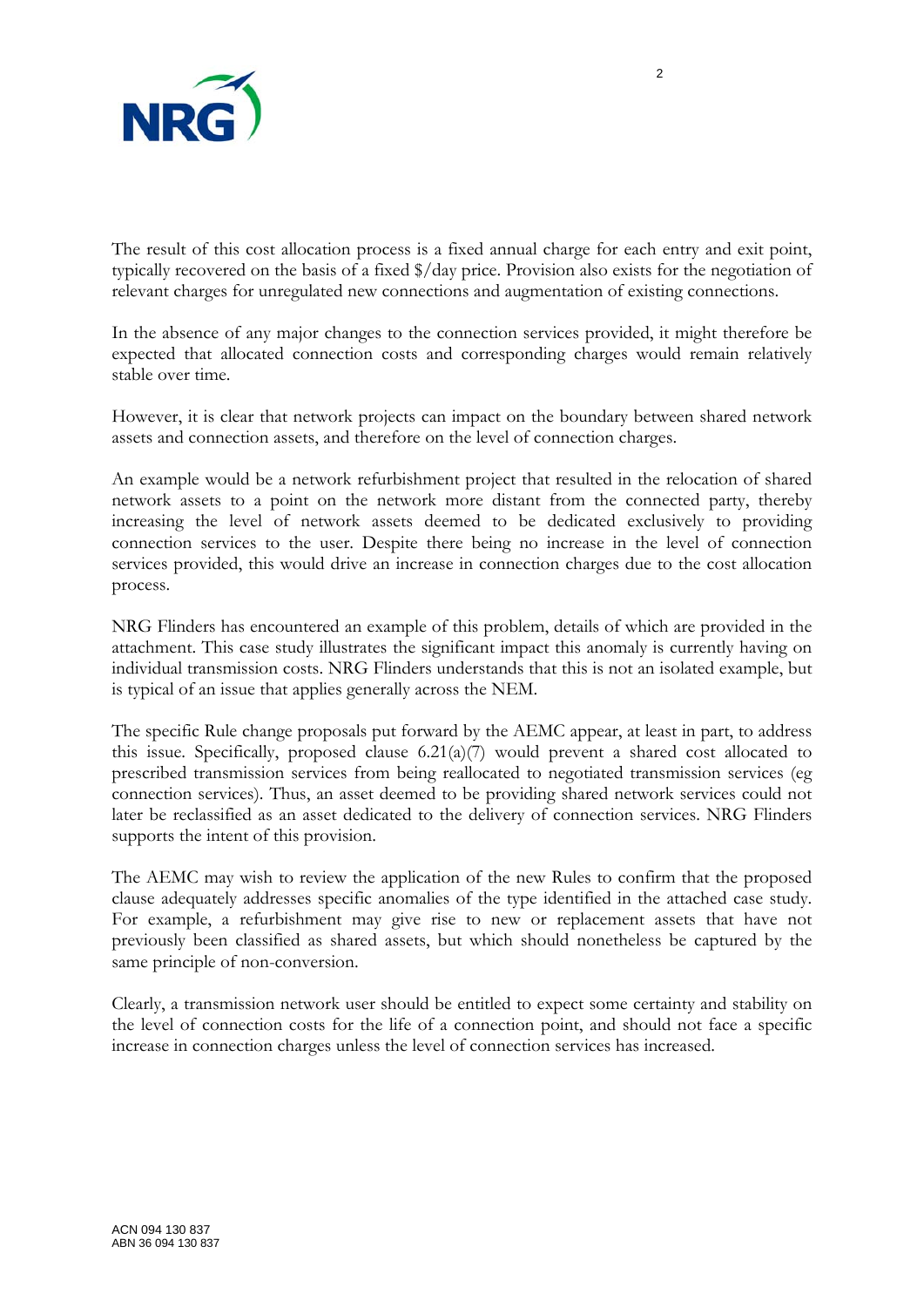

NRG Flinders would be pleased to discuss the issues raised in this submission with the Commission, or to provide any further information required. Please contact me on (08) 8372 8726 or Simon Appleby on (08) 8372 8706.

Yours sincerely

Reza Evans Manager Regulation and Market Development

*Email: [evans.reza@nrgflinders.com.au](mailto:evans.reza@nrgflinders.com.au) Telephone: 8372 8726 Facsimile: 8372 8799*